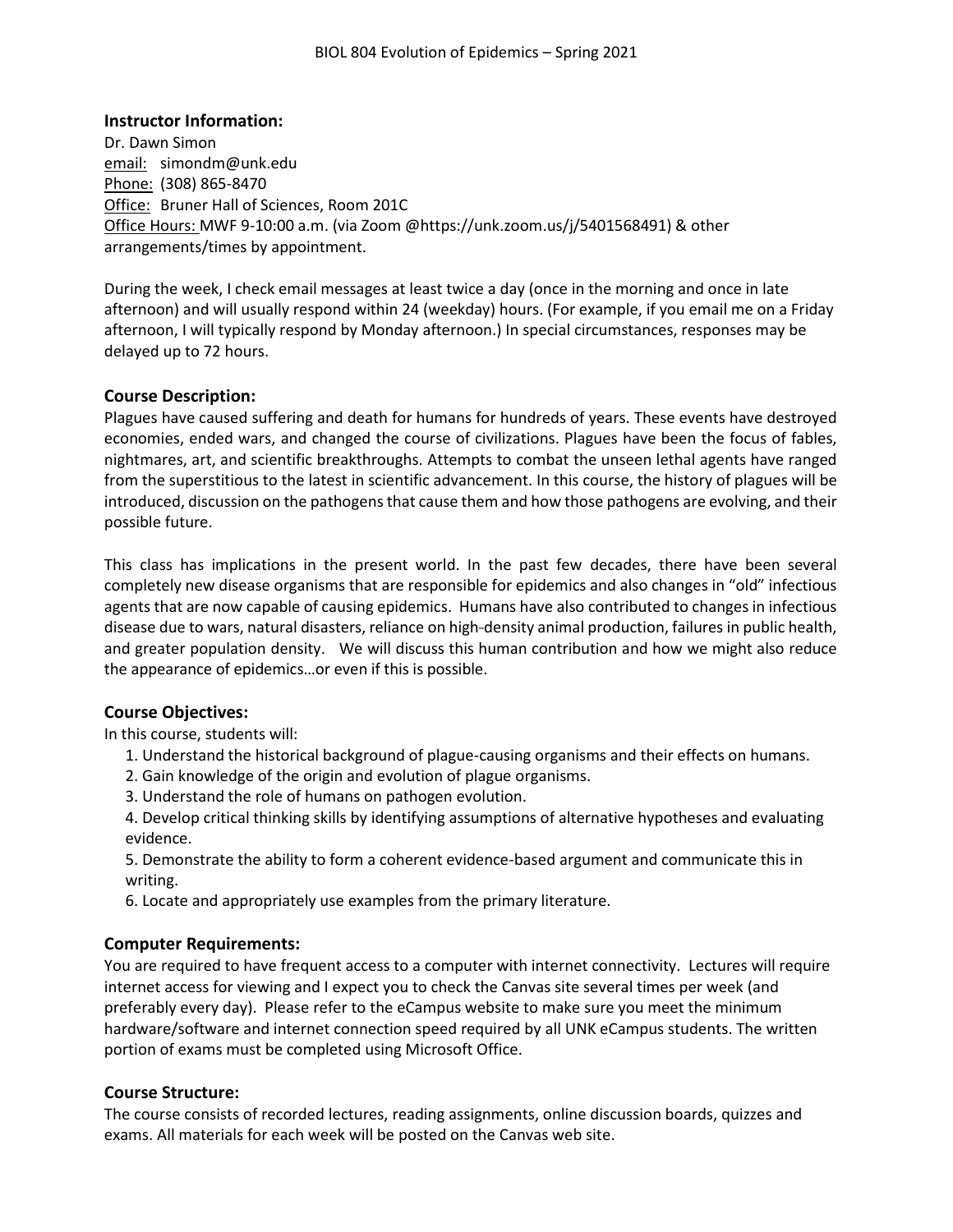This is not a self-paced class. You will be expected to keep up with the pace of the course, and the course structure is designed to help with this. If this is your first distance class, you will find that these classes are fast paced. Everyone in these classes is busy with school, classes, and family. We understand, but if you fall behind, it is difficult to catch up. Please do not procrastinate, and let me know if you have a catastrophe befall you.

#### *Lectures*

Audio lectures and the accompanying .PPT document will be posted in Canvas. (Remember that this information is copyrighted, so it is illegal to copy this material and distribute it without permission.) The accompanying powerpoints are not a substitute for viewing VidGrid lectures and reading papers. The powerpoints will allow you print and further listen to each lecture without the need to frantically copy each word spoken.

#### *Discussion boards*

Discussion boards will begin Monday and run through Sunday of the week. The structure of the discussion boards in this class will likely be different from other classes you have taken. The rationale behind the structure is to incentivize students to take ownership of the discussion. In my experience students learn a lot more when actively engaged in the process. For this reason, the discussion board will be divided into two parts: Participation and Leadership.

Participation: Students will be expected to respond to the discussion questions and to other students' comments. A rubric will be provided, but the following are some general guidelines. The participation grade will be weighted by the quality and number of responses elicited by the student. There will be a total of 10 weeks with a discussion board component and each week will be worth 10 points. You will participate in 9 weeks and lead one week. You will therefore have 100 points for participation. Participation in class will be monitored and graded based on the following general criteria (rubrics will also be provided):

- 1) **Participate at least twice each week on different days.** You should check the discussion board a minimum of every other day and post comments, questions, etc. You are welcome to suggest other readings, websites, and similar materials that may carry discussion and inquiry in new directions. In order to keep a discussion going and to allow everyone to participate in a meaningful way, we need comments to be made throughout the week.
- **2) The quality of your contribution.** This is somewhat subjective, but the more insightful your comments the better the quality of discussion will be. Your comments should generally consist of a short paragraph. Conciseness and clarity are necessary to keep the workload for this class to a reasonable level so page long postings are discouraged. Your comments should be supported with specific details, referenced, and relevant to the current topic of discussion. Posts about the weather, Canvas issues, or simple posting of a web link are not examples of posts that will count for credit.
- **3) How well you interact with classmates.** Be nice. These are online discussions ofscientific issues. You should read all postings, and you can respond to some of them. Your responses should demonstrate that you are aware of the discussion that has been taking place. Go beyond either simply "I agree" with someone, state your reasons. Be polite and constructive in your posts.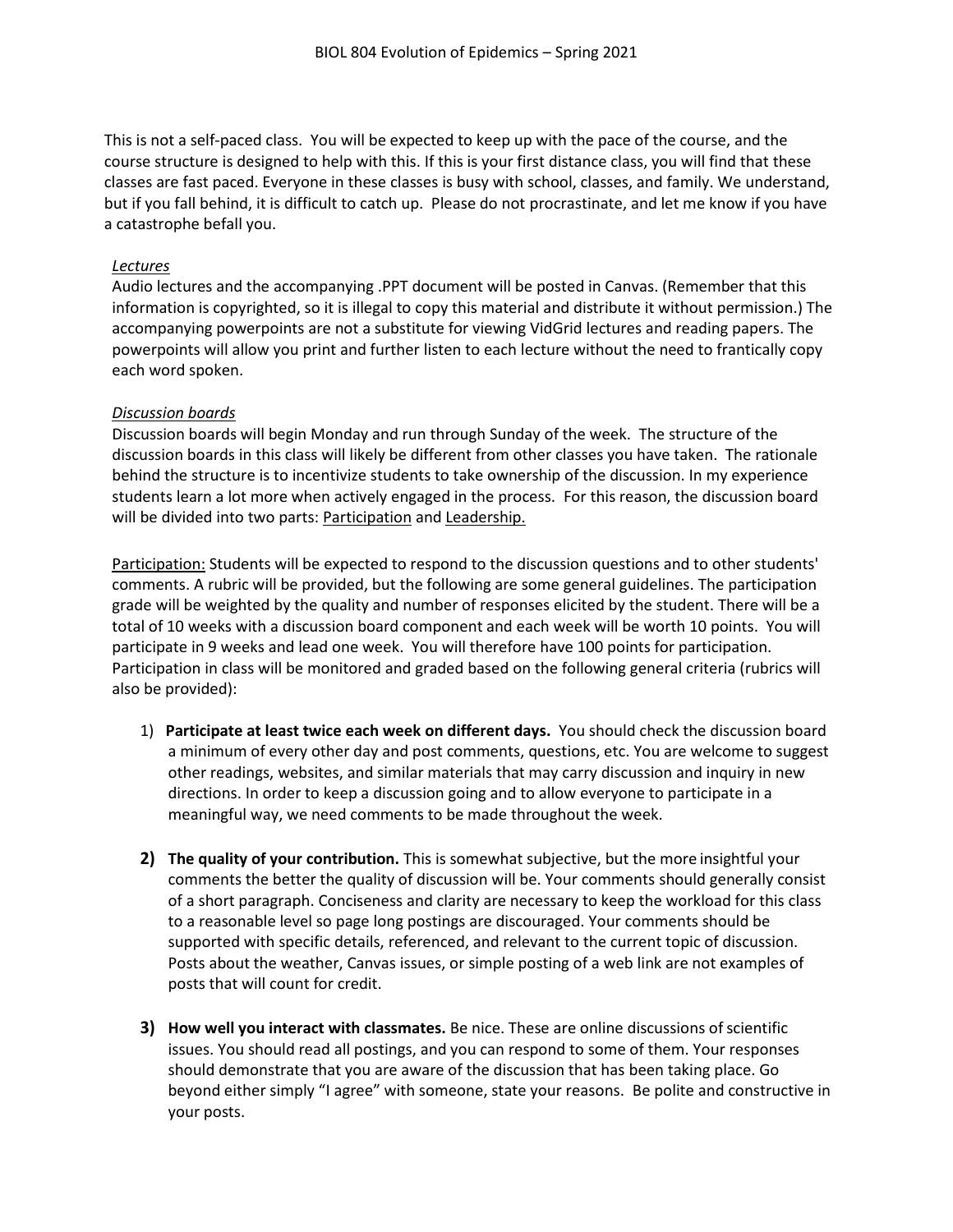Leadership: I will assign students a week to lead the discussion. You will mostly likely be working in pairs. The two students work together to plan questions/topics of discussion about their assigned epidemic-causing agent. This should include additional research to read, current statistics, and/or the future of their epidemic. This will not begin until Week 4 of class. I will assign students topics at the end of Week 2, as this will allow some time for course enrollment to stabilize. Leadership of discussion will be worth 50 points, so I expect that students will have a good plan and the other students in the class will learn additional information about the epidemic during the discussion.

**Additional Suggestions for Discussion Board:** Most students participate most heavily on the weekends. Discussion topics and information should be posted by the leaders on the weekend before the disease lecture. Students will then participate through Sunday of the next week. (Therefore there will be some overlap. New material will be posted for the next discussion that same weekend for the next topic, but do not start the next discussion until Monday please.)

## *Quizzes*

Quizzes over the lecture material and assigned readings will periodically occur over the course of the semester. All quizzes will be time limited as the use of notes is not permitted. The quizzes will take place on Canvas and ample time will be provided to take each quiz after the posting date. Announcements will be made when each quiz is posted.

#### *Exams*

Reading and understanding of scientific papers is crucial to the way science works. I believe that experience with primary scientific literature is a necessary part of the graduate experience. I will ask you to find and read both popular media and scientific source material. In addition to the core material on plagues, this course is designed to improve critical thinking skills. I expect everyone in the class to be able to read and write papers in scientific style.

Exams must be submitted as a .docx file through the Canvas TurnItIn function, not any other method or file type. Formatting is important for these documents. **Referencing is required!** Plagiarism is a serious offense academically. I will check papers for plagiarism and severe grade reductions can result. If you have any questions, please contact me **before** you turn in any papers.

## **Grades:**

| <b>Graded Assignments</b>           | Points |
|-------------------------------------|--------|
| Online Discussion (9 @ 10 pts each) | 100    |
| <b>Online Discussion Leading</b>    | 50     |
| Online Quiz (10 @ 10 pts each)      | 100    |
| Exam 1 Midterm                      | 100    |
| Exam 2 Final                        | 100    |
| Class Total                         | 450    |

*Grading Scale.* Letter grades, using the plus/minus system, will be assigned using the standard grading scale for the Dept. of Biology, as follows: A (93-100%), A- (90-92%), B+ (88-89%), B (83-87%), B- (80-82%), C+ (78-79%), C (73-77%), C- (70-72%), D+ (68-69%), D (63-67%), D- (60-62%), and F (below 60%). Your final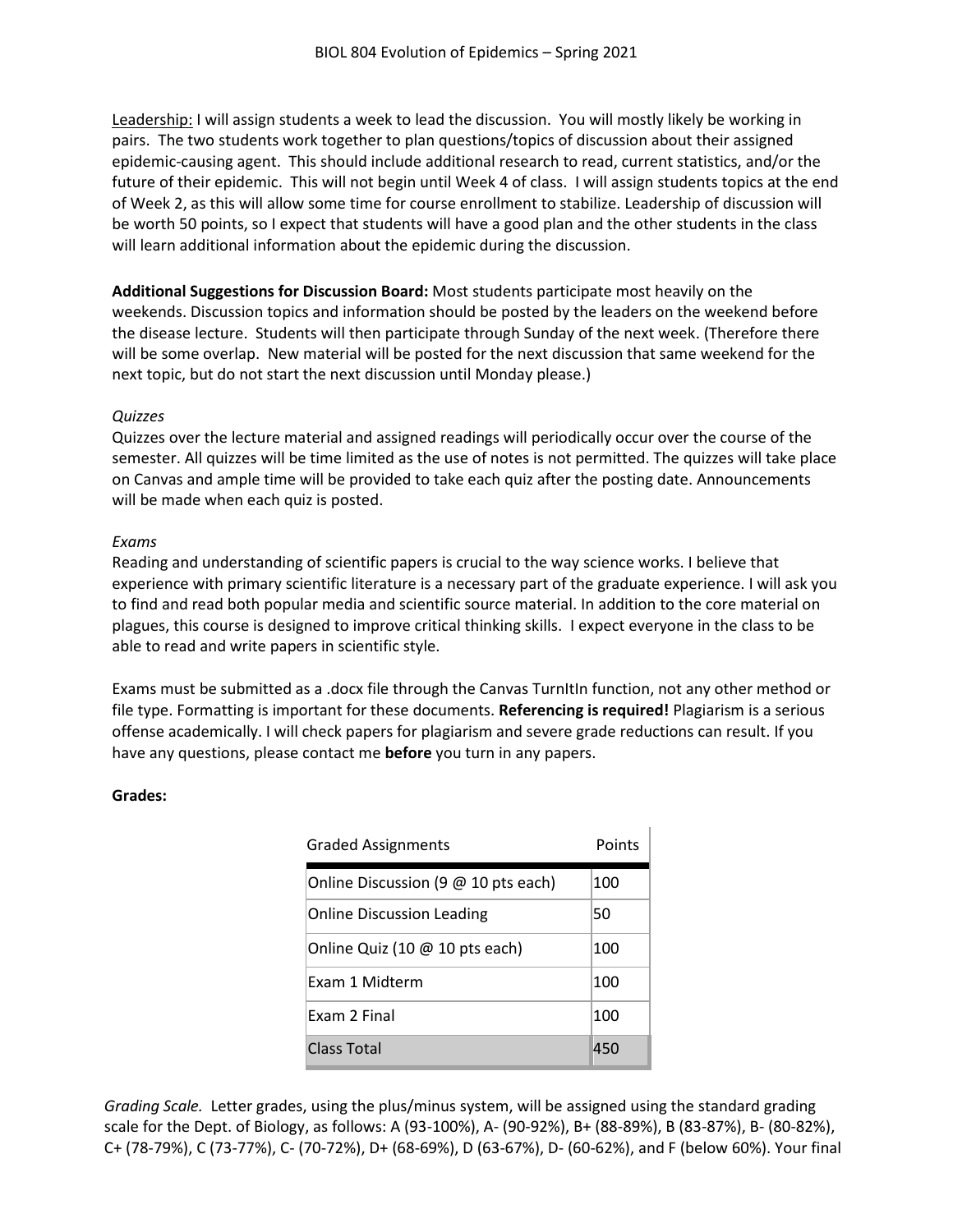grade will be rounded up (e.g., if you finish with an 82.5% your grade will be a B).

#### **Additional Information:**

#### *Academic Integrity*

This course, like all UNK courses, abides by all University policies as outlined in the 2020-21 UNK Student Handbook, which contains the UNK Student Code of Conduct. You will be expected to be familiar with and abide by all such policies. Plagiarism will not be tolerated. You must cite all sources and rephrase content in your own words. You assume full responsibility for the content and integrity of the work you submit. All written assignments (and some discussion board posts) will be scanned through plagiarism-detecting software. Students who plagiarize any part of their assignments or exams may receive at minimum a zero on that assignment, with more serious repercussions possible (e.g., failure of course, expulsion from UNK). Any materials provided to you in this course are the intellectual property of either myself or the textbook publisher. It is a violation of copyright law to share these materials without permission, either online or in person.

## *Appropriate References:*

For the purposes of this course, an appropriate reference is defined as a peer-reviewed journal article or book chapter, assigned reading material, and lecture material. Note that in most cases, lecture material will be derived from a clearly cited peer-reviewed publication or your textbook; in these cases the original source should be cited. Please see additional material available on Canvas for more guidelines.

## *University Policies Related to COVID-19:*

The university community is deeply concerned for the well-being of its students, faculty, and staff. Keeping each other as safe as possible will require commitment from each of us; failure to do so will literally place lives in danger. The full policy relating to mitigation of the spread of infectious diseases can be found at https://www.unk.edu/coronavirus/ Policies that apply to all courses (online, remote, blended, or face-toface) include:

Students shall monitor their health daily. No student shall attend classes in person while sick. Those who have had contact with positive-tested individuals or show COVID-19 related symptoms must have clearance from the Public Health Center prior to returning to face-to-face classes. There will be no penalties for missing classes for COVID-19 related absences. Students will still be responsible for course content through alternative attendance or other options arranged with the instructor. Additional policies specific to face-to-face instruction include the following:

1. During Phases I and II, all students are required to wear masks that cover the nose and mouth at all times during class and at any time, inside or outside, where physical distancing of at least 6' is not possible. Instructors shall maintain 16' of distance from students while lecturing but may be closer, if masked. Instructors have the authority to direct students who refuse to wear masks to leave the classroom. Students who have medical issues that make masks inadvisable should contact Disability Services for Students at 308.865.8214 to request an exemption.

2. Students shall not arrive for class more than 5 minutes before the scheduled start time for the course. Instructors shall dismiss students promptly at the end time and all shall leave the classroom promptly. Students who have questions should use office hours rather than before/after class times.

3. Instructors and students should clean their desks prior to class. Cleaning materials will be provided.

4. During Phase III, students will be required to continue to wear masks during class time.

Questions regarding COVID-19 should be directed to the Public Health Center unkhealth@unk.edu or 308- 865-8254. Questions regarding the COVID-19 academic policy should be directed to Sr. Vice Chancellor Bicak at bicakc@unk.edu. Questions regarding department specific requirements should be directed to the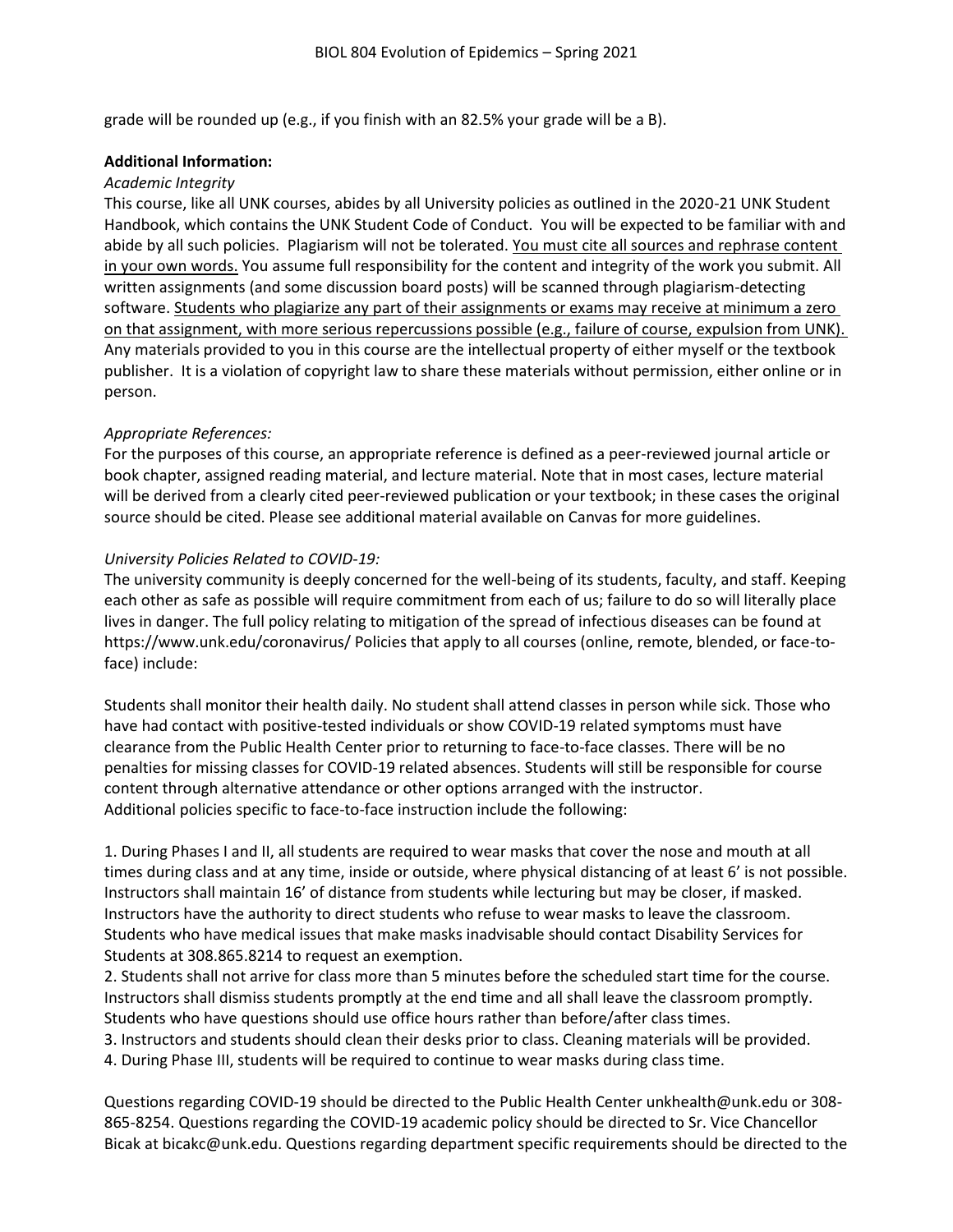chair of the Biology Department, Dr. Julie Shaffer (shafferjj@unk.edu)

# *Students with Disabilities*

It is the policy of the University of Nebraska at Kearney to provide flexible and individualized reasonable accommodation to students with documented disabilities. To receive accommodation services for a disability, students must be registered with the UNK Disabilities Services for Students (DSS) office, 175 Memorial Student Affairs Building, 308-865-8214 or by email unkdso@unk.edu

# *UNK Statement of Diversity & Inclusion*

UNK stands in solidarity and unity with our students of color, our LatinX and international students, our LGBTQIA+ students and students from other marginalized groups in opposition to racism and prejudice in any form, wherever it may exist. It is the job of institutions of higher education, indeed their duty, to provide a haven for the safe and meaningful exchange of ideas and to support peaceful disagreement and discussion. In our classes, we strive to maintain a positive learning environment based upon open communication and mutual respect. UNK does not discriminate on the basis of race, color, national origin, age, religion, sex, gender, sexual orientation, disability or political affiliation. Respect for the diversity of our backgrounds and varied life experiences is essential to learning from our similarities as well as our differences. The following link provides resources and other information regarding D&I: https://www.unk.edu/about/equity-access-diversity.php

# *Students Who are Pregnant*

It is the policy of the University of Nebraska at Kearney to provide flexible and individualized reasonable accommodation to students who are pregnant. To receive accommodation services due to pregnancy, students must contact Cindy Ference in Student Health, 308-865-8219. The following link provides information for students and faculty regarding pregnancy rights. http://www.nwlc.org/resource/pregnantand-parenting-students-rights-faqs-college-and-graduate-students

## *Reporting Student Sexual Harassment, Sexual Violence or Sexual Assault*

Reporting allegations of rape, domestic violence, dating violence, sexual assault, sexual harassment, and stalking enables the University to promptly provide support to the impacted student(s), and to take appropriate action to prevent a recurrence of such sexual misconduct and protect the campus community. Confidentiality will be respected to the greatest degree possible. Any student who believes she or he may be the victim of sexual misconduct is encouraged to report to one or more of the following resources: Local Domestic Violence, Sexual Assault Advocacy Agency 308-237-2599

Campus Police (or Security) 308-865-8911

Title IX Coordinator 308-865-8655

Retaliation against the student making the report, whether by students or University employees, will not be tolerated.

If you have questions regarding the information in this email please contact Mary Chinnock Petroski, Chief Compliance Officer (petroskimj@unk.edu or phone 8400).

# *Withdraw (W) and Incomplete (I)Grades*

Until the conclusion of the 5th week of the semester, you may withdraw from any class and receive a grade of "W." This grade does not count toward your grade point average and merely indicates that you withdrew from (or "dropped") the class. No instructor can withdraw a student from the roster; that is, if you stop coming to class the instructor cannot withdraw you from the class. The instructor will be forced to assign you a failing ("F") grade for the class.

Under very unusual circumstances, a grade of incomplete ("I") may be issued. An incomplete is not a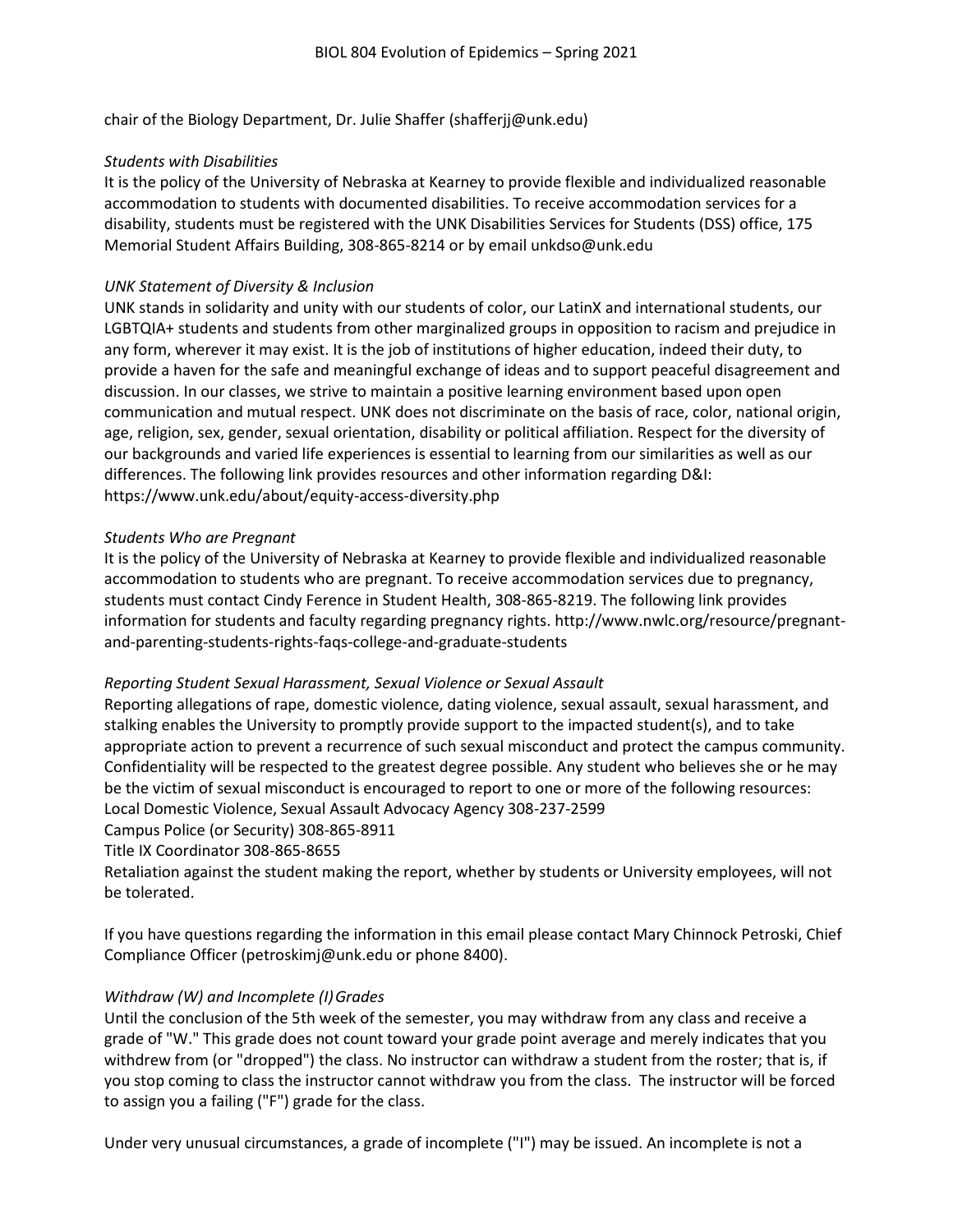substitute for a "W" (withdraw), and it is not a substitute for a poor or failing grade. An incomplete is issued if circumstances beyond the student's control prevent the student from completing the required work for the class by the end of the semester (example: the student is hospitalized during final exam week). If you qualify for an incomplete grade, it is expected that you will receive this grade in all your classes. An incomplete grade will give you an extension to complete outstanding work only; it is not an opportunity to "start over" in the class. All outstanding work must be completed within one year or the "I" grade automatically converts to a failing ("F") grade. An incomplete grade will be considered only during the final six weeks of the semester, after the deadline for receiving a "W" has passed.